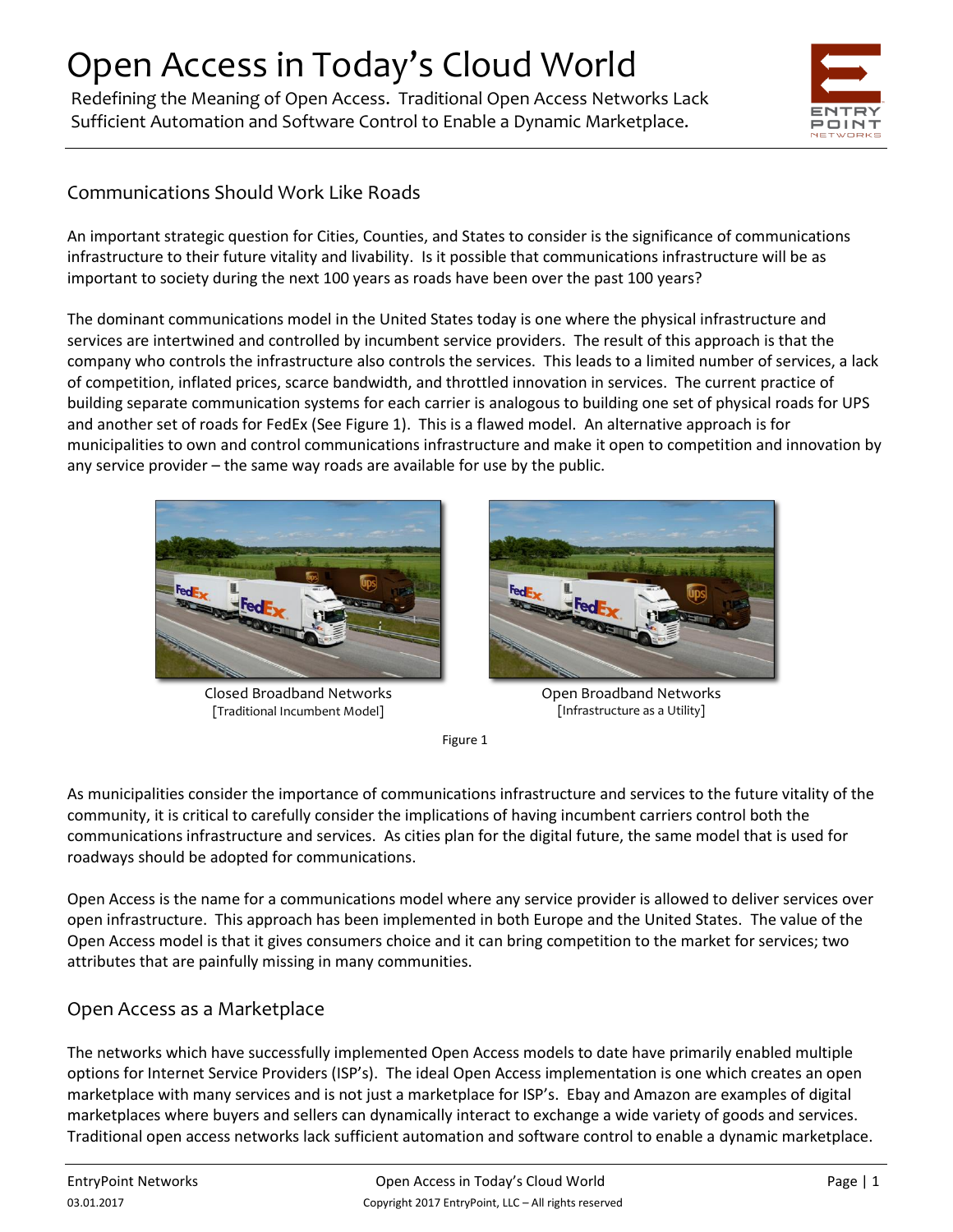# Open Access in Today's Cloud World

Redefining the Meaning of Open Access. Traditional Open Access Networks Lack Sufficient Automation and Software Control to Enable a Dynamic Marketplace.



In a robust digital marketplace, service providers should be able to self-provision their services onto the network without significant time or expense. Subscribers should find competitive options for the things they want to buy and the marketplace provisioning portals should be web-based and easy to navigate. Services should be available ondemand with self-service automation and pay-as-you-go pricing models. A true digital marketplace will grant anytime-anywhere-any device access. The internet is the best example of a dynamic, worldwide marketplace for goods, services, ideas, and information.

One of the remarkable things about the internet is that it is a global network made up of thousands of independent, interconnected networks which have agreed to adopt specific communication standards and protocols. As Figure 2 illustrates below, the internet essentially provides transport to and from cloud-based services. Because of the internet, consumers are now accustomed to accessing email, banking, music, movies, shopping, and social media from a cloud.



The internet became what it is in large part because it enabled a marketplace that is open to innovation, open to competition, provides open access to an extraordinary number of goods and services and it is easy to use. Given the internet's success, why is another marketplace needed?

The current Internet marketplace cannot provide the level of security, privacy, and reliability needed for many services and applications. To solve this, a next generation digital marketplace is needed for things like Smart City, Smart Home, Public Safety, Emergency Communications, Telemedicine, Aging-in-Place applications and many Internet-of-Things devices. Additionally, some services, because of their nature, will require high bandwidth, local resilience and low latency. In this new marketplace, ISP's will finally have to compete because they won't control the infrastructure.

Municipalities are the ideal infrastructure provider for this next generation marketplace because municipalities will keep this network open and many of the solutions that will run in this marketplace are essential for communities to be vibrant. The transport to these cloud-based services will happen across virtualized private networks.

Network virtualization creates logical (software based) networks capable of supporting a large number of independent virtual slices or virtual environments using a single network infrastructure resource. To understand this, imagine a single strand of fiber optic cable that is 'sliced' end to end, creating any number of virtual fiber strands. Visualizing these virtual strands, a series of isolated virtual channels or slices can be seen, each capable of providing